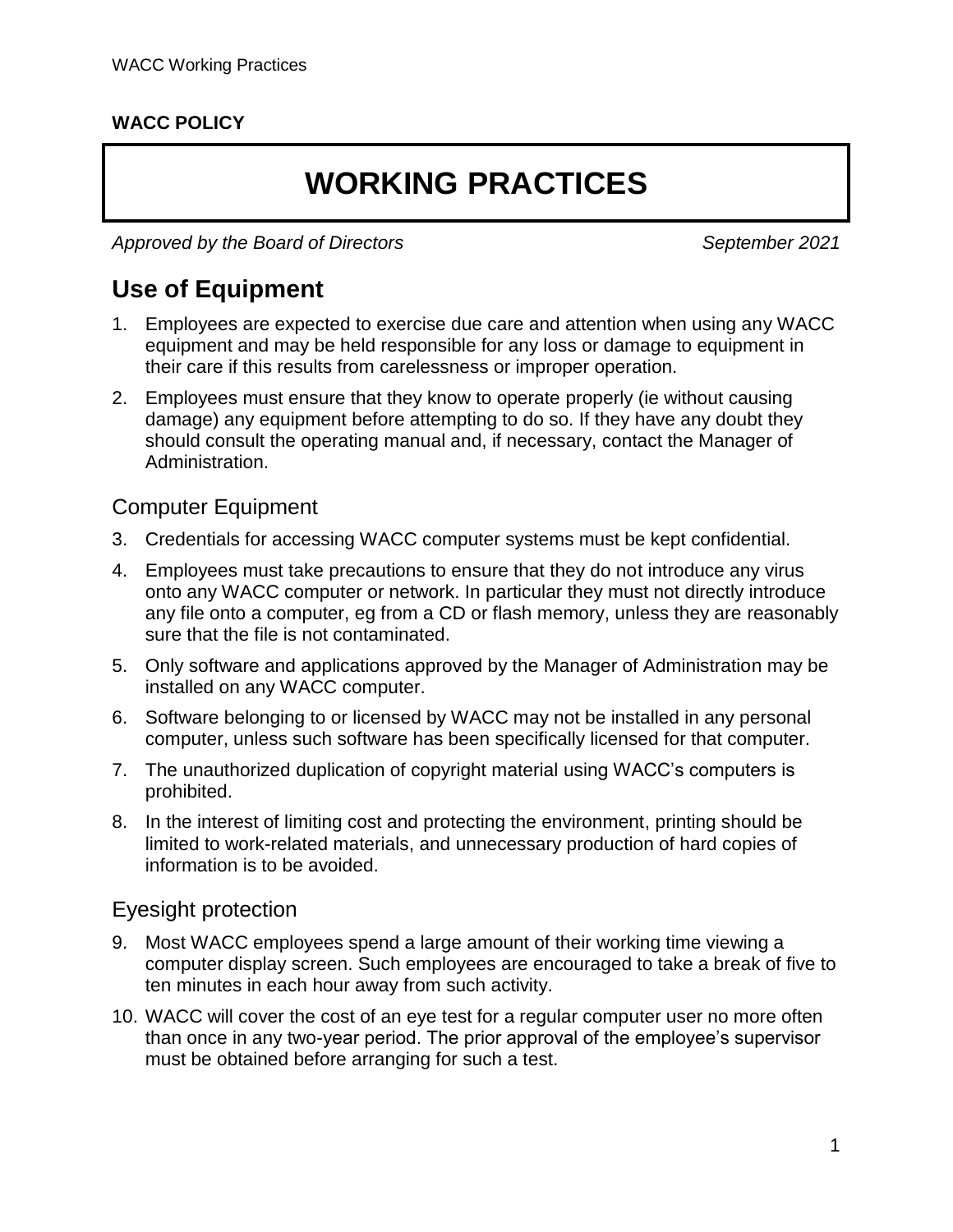- 11. Upon receipt of confirmation that such an employee either requires prescription glasses or contact lenses for the first time or requires a change in their prescription in order to allow them to properly view a computer screen, WACC will contribute up to 180.00 CAD towards the cost of purchasing corrective lenses. A receipt for the purchase will be required.
- 12. When WACC has contributed to the cost of glasses or contact lenses, these must be worn by the employee while using a computer. They are the property of the employee, who will be personally responsible for their safekeeping.

#### Personal Use of Equipment

- 13. Temporary, personal use of any WACC equipment may be authorized, provided such use does not interfere with any need that WACC may have for the equipment.
- 14. Authorisation for the personal use of WACC equipment and/or for its removal from the WACC premises must be obtained from the General Secretary or the Manager of Administration. A written record of the removal using the appropriate form must be made, and removal is on the understanding that it will be returned promptly if it is required by WACC.
- 15. Anyone using WACC equipment for personal purposes does so at their own risk and will be held responsible for any loss or damage that may occur regardless of the cause, and any loan is made conditional on the person accepting responsibility.
- 16. The storage of personal files on the WACC system must not impact significantly on the system's storage capacity. WACC accepts no responsibility for any personal files stored on its system and reserves the right to delete any such files without notice.

## **Communications**

- 17. In all communications, whether written or oral, employees must ensure that they do not:
	- a. Commit WACC beyond their authority,
	- b. Include any statement that might be interpreted as defamatory, discriminatory or harassment,
	- c. Insert anything that is inappropriate or which might reflect badly on WACC, and
	- d. Include anything that is confidential, unless it is necessary and appropriate to include such information

## **Employees' Property**

18. WACC accepts no responsibility for employees' personal property.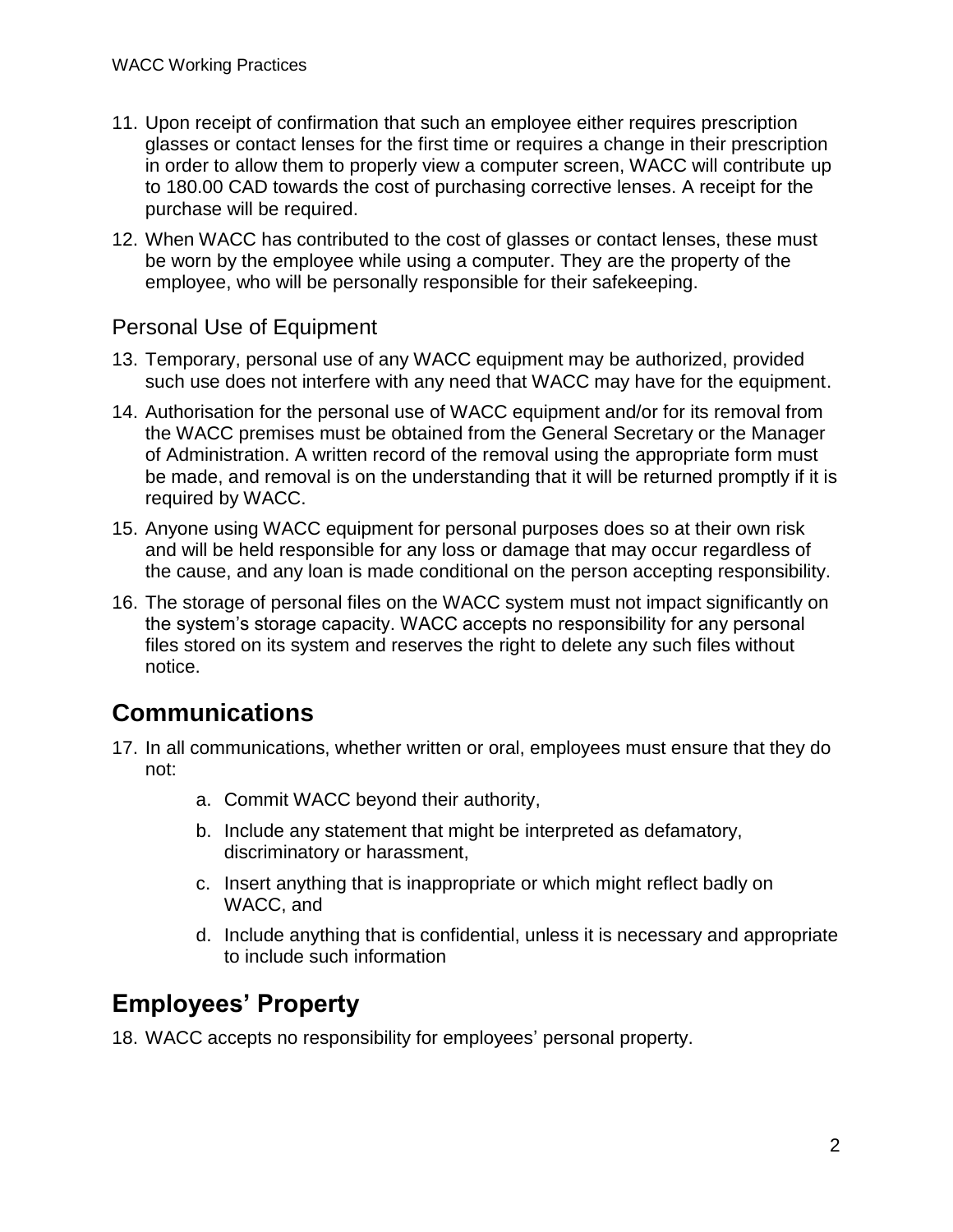## **Right of Search**

- 19. WACC reserves the right to search any employee or an employee's personal property if there are reasonable grounds for suspecting that WACC property may be being misappropriated.
- 20. A search may be conducted by a staff member with supervisory responsibility, provided there is another person of the same sex as the person being searched present, and the employee being searched may request the presence of another available person as an independent witness.
- 21. An employee may refuse to be searched; but such refusal will be deemed to be a breach of the person's contract of employment, and, as such, may result in disciplinary action.

## **Public Interest**

- 22. It is in the public interest and in the interest of WACC that protection against discrimination or disciplinary action be provided to any employee who may 'blow the whistle' on any malpractice within the organisation.
- 23. WACC places great importance on identifying and remedying and malpractice and criminal activity that may occur within the organisation.
- 24. Malpractice includes:
	- a. A criminal offence,
	- b. A failure to comply with a legal obligation,
	- c. A miscarriage of justice,
	- d. The endangering of an individual's health and safety,
	- e. Damage to the environment, and
	- f. The deliberate concealment of information relating to any of the above.
- 25. Any employee who becomes aware of any malpractice or criminal activity within WACC should report it to his or her supervisor at the earliest opportunity. The employee may request that their report be treated in confidence
- 26. Should it appear that the supervisor is involved in the activity, the matter should be reported to the General Secretary.
- 27. Should it appear that the General Secretary is involved in the activity, the matter should be reported to the President, via email at [president@waccglobal.org.](mailto:president@waccglobal.org)
- 28. Supervisory staff are required to investigate promptly on becoming aware of the possibility of any malpractice or criminal activity, and if they determine that it may exist to bring the matter to the attention of the General Secretary or, if the General Secretary may be involved, to the attention of the President, in the manner indicated above.